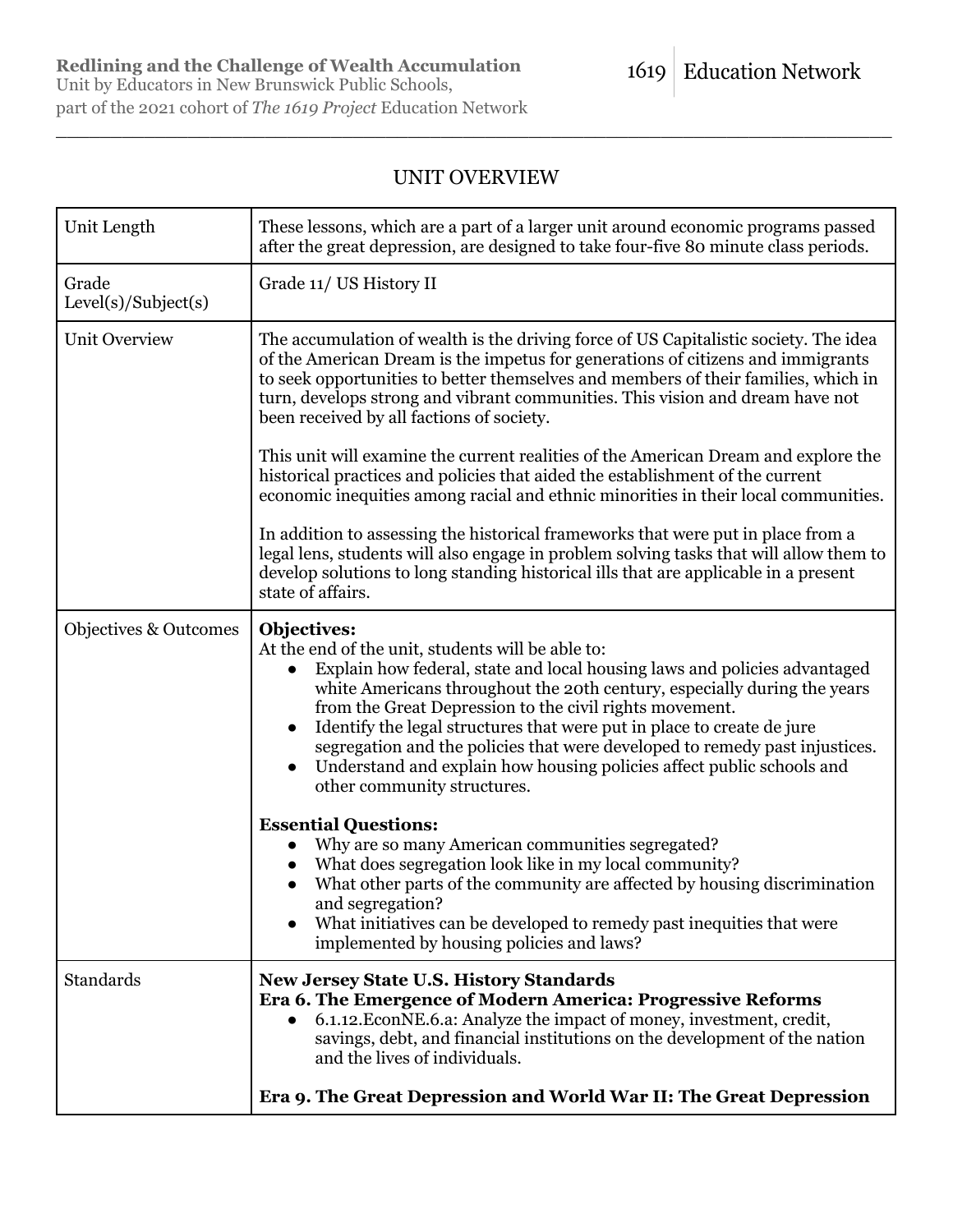# **Redlining and the Challenge of Wealth Accumulation**

Unit by Educators in New Brunswick Public Schools, part of the 2021 cohort of *The 1619 Project* Education Network

|                       | 6.1.12. EconNE.9.b: Compare and contrast the causes and outcomes of the<br>stock market crash in 1929 with other periods of economic instability.<br>Governments and financial institutions influence monetary and fiscal<br>policies.<br>6.1.12. EconNE.9.c: Explain how the government can adjust taxes, interest<br>rates, and spending and use other policies to restore the country's economic<br>health.<br>6.1.12. EconNE.9.d: Explain the interdependence of various parts of a<br>market economy (i.e., private enterprise, government programs, and the<br>Federal Reserve System). There are multiple and complex causes and<br>effects of historical events.<br>6.1.12.A.9.a: Analyze how the actions and policies of the United States<br>government contributed to the Great Depression. Evidence from multiple<br>relevant historical sources and interpretations can be used to develop a<br>reasoned argument about the past.<br>6.1.12. History UP.9.a: Analyze the impact of the Great Depression on the<br>American family and ethnic and racial minorities.<br>Era 10. The Great Depression and World War II: New Deal |
|-----------------------|---------------------------------------------------------------------------------------------------------------------------------------------------------------------------------------------------------------------------------------------------------------------------------------------------------------------------------------------------------------------------------------------------------------------------------------------------------------------------------------------------------------------------------------------------------------------------------------------------------------------------------------------------------------------------------------------------------------------------------------------------------------------------------------------------------------------------------------------------------------------------------------------------------------------------------------------------------------------------------------------------------------------------------------------------------------------------------------------------------------------------------------------|
|                       | 6.1.12. Civics PR.10.b: Assess the effectiveness of governmental policies<br>enacted during the New Deal period in protecting the welfare of individuals<br>(i.e., FDIC, NLRB, and Social Security). Political and economic decisions<br>throughout time have influenced cultural and environmental characteristics<br>of various places and regions.<br>6.1.12. Econ EM.10.a: Constructs a claim that evaluates short- and long-term<br>impact of the expanded role of government on economic policy, capitalism,<br>and society.                                                                                                                                                                                                                                                                                                                                                                                                                                                                                                                                                                                                          |
| <b>Unit Resources</b> | Housing Segregation and Redlining in America: A Short History   Code Switch<br><b>FHA Primary Source Documents. DOCX</b><br><b>FHA Primary Source Documents.PDF</b><br><b>Excerpts from The Color of Law, DOCX</b><br><b>Excerpts from The Color of Law.PDF</b><br>Jim Crow of the North Documentary<br>The 1619 Project: A New Origin Story:<br><b>Excerpt from "Capitalism" by Matthew Desmond</b><br>Excerpt from "Inheritance" by Trymaine Lee                                                                                                                                                                                                                                                                                                                                                                                                                                                                                                                                                                                                                                                                                          |
| Performance Task(s)   | Civic Engagement Activity: Group Research Task & Oral Presentation<br>Read the History of the Mount Laurel decision and view selected clips from Jim<br>Crow of the North. Examine the parallels between the events around the New<br>Jersey Supreme Court case and the current housing segregation in the State of New<br>Jersey. Create a presentation, for an audience of New Brunswick City Council<br>Members and New Brunswick Housing Authority, detailing 2-3 initiatives you<br>would recommend we put in place to address the issues of inequity your group<br>uncovered.                                                                                                                                                                                                                                                                                                                                                                                                                                                                                                                                                         |
| Evaluation            | <b>Oral Presentation Rubric, DOCX</b><br><b>Oral Presentation Rubric.PDF</b>                                                                                                                                                                                                                                                                                                                                                                                                                                                                                                                                                                                                                                                                                                                                                                                                                                                                                                                                                                                                                                                                |

\_\_\_\_\_\_\_\_\_\_\_\_\_\_\_\_\_\_\_\_\_\_\_\_\_\_\_\_\_\_\_\_\_\_\_\_\_\_\_\_\_\_\_\_\_\_\_\_\_\_\_\_\_\_\_\_\_\_\_\_\_\_\_\_\_\_\_\_\_\_\_\_\_\_\_\_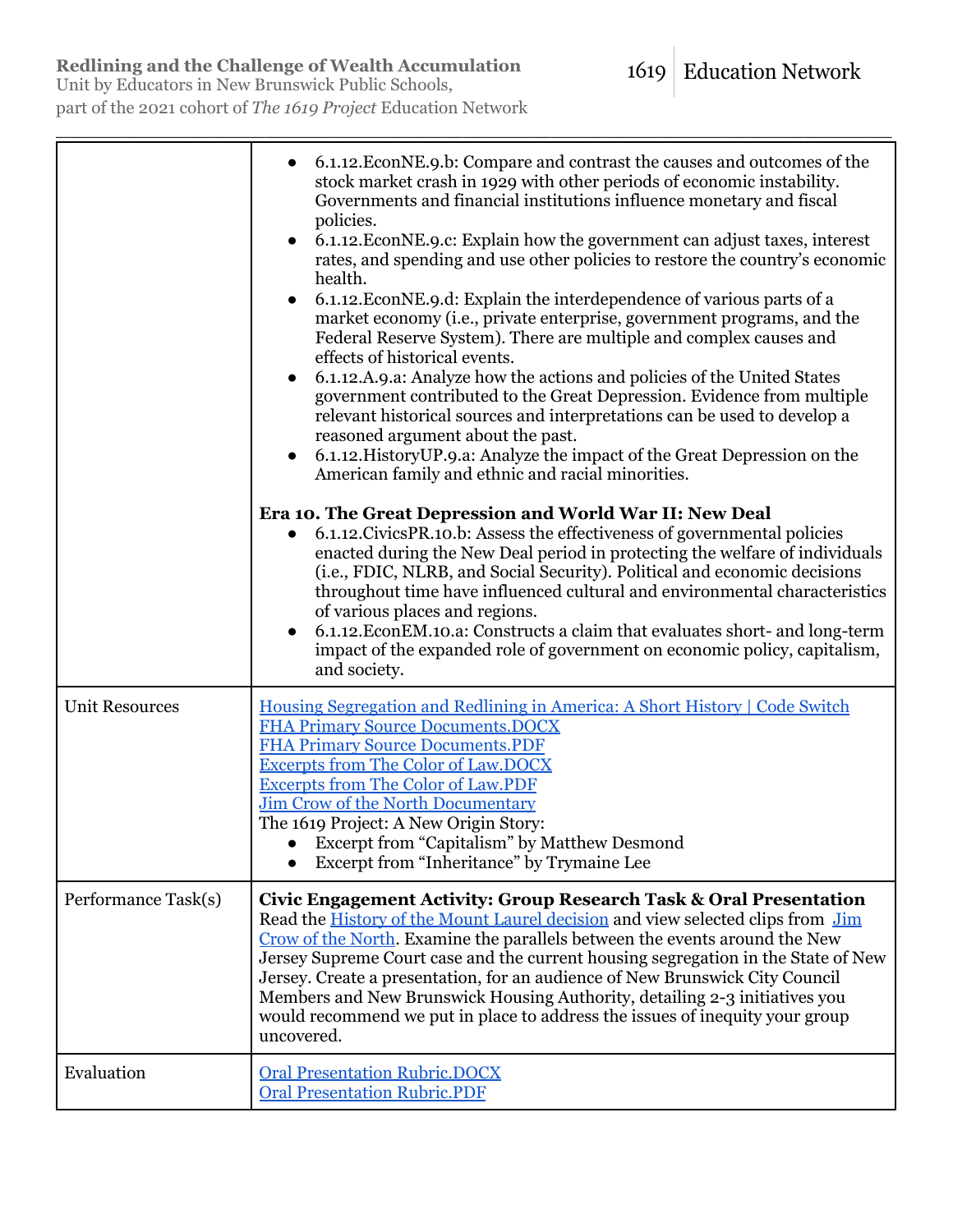# DAILY LESSONS AND RESOURCES

\_\_\_\_\_\_\_\_\_\_\_\_\_\_\_\_\_\_\_\_\_\_\_\_\_\_\_\_\_\_\_\_\_\_\_\_\_\_\_\_\_\_\_\_\_\_\_\_\_\_\_\_\_\_\_\_\_\_\_\_\_\_\_\_\_\_\_\_\_\_\_\_\_\_\_\_

# *Day 1*:Why Housing Matters

# Lesson Objective(s) or Essential Question(s)

#### **Essential Questions**

Why are so many American communities segregated? What does segregation look like in my local community?

## Lesson Materials & Resources

\$500, 000 Housing Grant Activity Spoken Word: "One Word at a [Time"](https://www.youtube.com/watch?v=YshUDa10JYY) [Google](https://1619education.org/sites/default/files/2022-03/Copy%20of%201619%20US%20History%20II%20Unit%20-%20Redlining%20and%20the%20Challenge%20of%20Wealth%20Accumulation.pdf) Slide Deck Google Classroom

Lesson Activities

#### **Framing**

- Students view the Spoken Word- "One Word at a Time"
- As a class, explore the concept of Social Justice
	- Make a T-Chart with the title, "Defining Social Justice"
	- Invite students to share ideas about what social justice is or isn't.
	- $\circ$  Provide students with 2-3 different definitions of social justice and allow them to read, annotate, and compare.
	- Students analyze the definitions individually and then share in small group
	- Add student ideas about what social justice is or isn't to the chart and invite students to write their own definitions in their notes.
- Explain to students that the lessons this week will focus on how the issue of housing impacts many aspects of society and why housing discrimination can be considered a social justice issue.

## **Learning Activity**

- Complete the \$500, 000 Housing Grant Activity: Congratulations! You are the recipient of a New Jersey \$500,000 Housing Grant. The grant can only be used to purchase a home. Here are the stipulations of the Grant:
	- The Home (House, Townhouse, or Condo) must be in a community in New Jersey.
	- $\circ$  You must live in the home for a minimum of ten years, or you have to repay the entire grant.
	- Your children must attend the local public schools.
- Use the time allotted to research and compare different communities in New Jersey based on your interests and family needs. Select the community that you want to live in and share 5 reasons why you selected that community in the shared class google document.
- Share your responses with the group. What were the main factors in your decision? What did you notice about how New Jersey communities differ from your research?

# **Closing Reflection**

How does this exercise make you think differently about neighborhoods in New Jersey? Is housing connected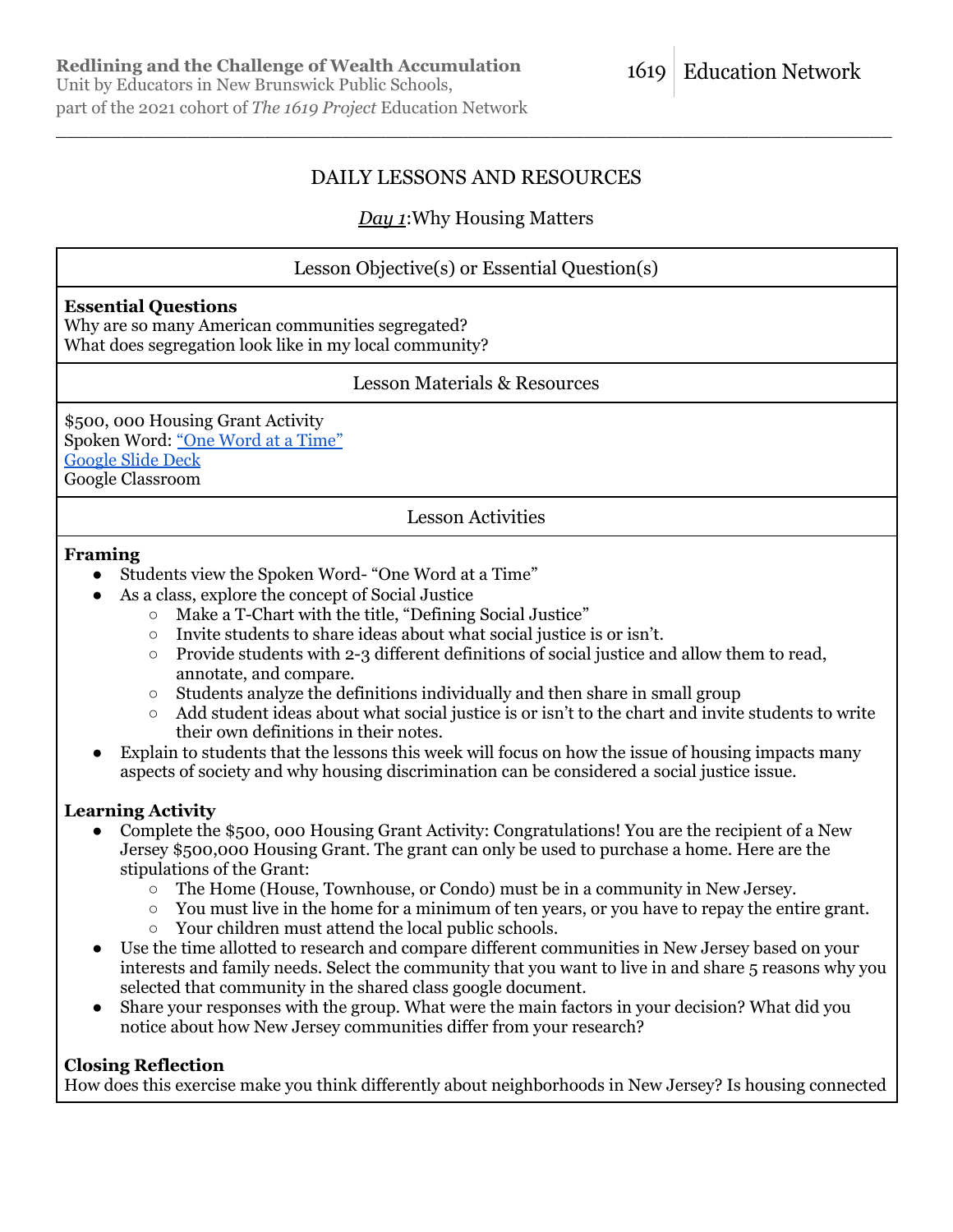to Social Justice, based on your definition of social justice? What are some factors that influence access to housing in our society?

\_\_\_\_\_\_\_\_\_\_\_\_\_\_\_\_\_\_\_\_\_\_\_\_\_\_\_\_\_\_\_\_\_\_\_\_\_\_\_\_\_\_\_\_\_\_\_\_\_\_\_\_\_\_\_\_\_\_\_\_\_\_\_\_\_\_\_\_\_\_\_\_\_\_\_\_

# *Day 2*: History of Housing Segregation

Lesson Objective(s) or Essential Question(s)

## **Essential Questions**

Why are so many American communities segregated? What does segregation look like in my local community?

## Lesson Materials & Resources

Housing [Segregation](https://www.youtube.com/watch?v=O5FBJyqfoLM&t=270s) and Redlining in America: A Short History | Code Switch FHA Primary Source [Documents.DOCX](https://1619education.org/sites/default/files/2022-03/FHA%20Primary%20Source%20Documents.docx) FHA Primary Source [Documents.PDF](https://1619education.org/sites/default/files/2022-03/FHA%20Primary%20Source%20Documents.pdf) [Google](https://1619education.org/sites/default/files/2022-03/Copy%20of%201619%20US%20History%20II%20Unit%20-%20Redlining%20and%20the%20Challenge%20of%20Wealth%20Accumulation.pdf) Slide Deck Google Classroom

Lesson Activities

#### **Framing**

- Students will participate in a Primary Sources: Virtual Gallery Walk Slides 6 10.
- Students will then write an individual reflective historical analysis based on what they experienced with the primary sources.
- After sharing their perspectives in a small group setting, students will then share in a whole class setting if any themes emerge.

## **Learning Activity**

- Students will view and take notes on Housing Segregation and Redlining in America: A Short History | Code Switch | NPR
- Following the conclusion of the video students will engage in a Fishbowl Activity responding to the following questions:
	- What are the key components of housing policy that the author referenced? What is surprising to you about this video?
	- What is something you learned about housing discrimination from watching this video?

(For the fishbowl activity, divide students into two groups by counting off odds and evens. The first group (odds) are listeners first while the second group (evens) become the speakers. Each group is switched after about 10/15 minutes. While the groups are listeners they must write down 5-8 noticing/wondering questions to pose at the end of the presentation.)

## **Closing Reflection**

How can housing discrimination result in a ripple effect touching other areas of society?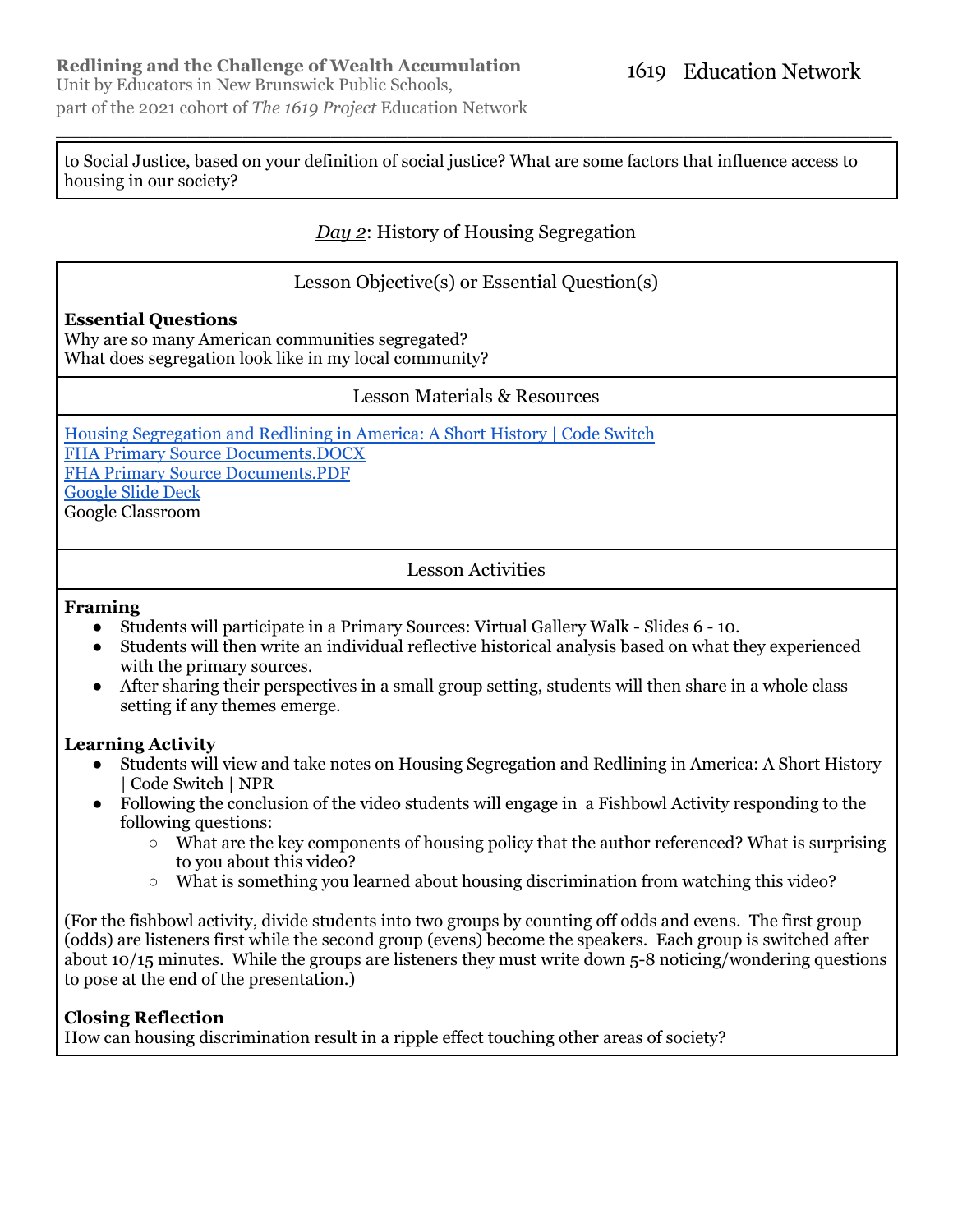part of the 2021 cohort of *The 1619 Project* Education Network

#### **Education Network** 1619

# *Day 3*: The Impacts of Housing Discrimination

\_\_\_\_\_\_\_\_\_\_\_\_\_\_\_\_\_\_\_\_\_\_\_\_\_\_\_\_\_\_\_\_\_\_\_\_\_\_\_\_\_\_\_\_\_\_\_\_\_\_\_\_\_\_\_\_\_\_\_\_\_\_\_\_\_\_\_\_\_\_\_\_\_\_\_\_

# Lesson Objective(s) or Essential Question(s)

## **Essential Questions**

What other parts of the community are affected by housing discrimination and segregation? What initiatives can be developed to remedy past inequities that were implemented by housing policies and laws?

# Lesson Materials & Resources

Excerpts from The Color of [Law.DOCX](https://1619education.org/sites/default/files/2022-03/The%20Color%20of%20Law%20Excerpts%20.docx) Excerpts from The Color of [Law.PDF](https://1619education.org/sites/default/files/2022-03/The%20Color%20of%20Law%20Excerpts%20.pdf) Eliminating the Black-White Wealth Gap is a [Generational](https://www.americanprogress.org/article/eliminating-black-white-wealth-gap-generational-challenge/) Challenge Access & [Opportunity](https://www.morganstanley.com/ideas/carla-harris-building-latinx-wealth-access-and-opportunity-podcast/) Podcast | Community First: Building Latinx Wealth Google Classroom

Lesson Activities

#### **Framing**

- Begin class by inviting students to write and share their own definitions for the word "wealth". Ask them if they've heard of "wealth gaps" before and what they think the term refers to.
- Give students 15-20 minutes to explore one of the two resources relating to racial wealth gaps in the United States. Students should keep notes on what they knew before reading/listening, want to know from engaging with the information, and learned in the end.

## **Learning Activity**

- Place students into 4 different groups so that they can read excerpts from The Color of Law by Richard Rothstein
- Each Group will read one section and report the common issue from their assigned excerpt to the class. The groups will discuss the answers to their question prompts and the long term impact of housing policies on their assigned issue area:
	- Schools Group 1
	- Health Group 2
	- Wealth Group 3
	- Policing Group 4

## **Closing Reflection**

What is wealth? How is wealth connected to housing? Is wealth accumulation based solely on individual actions? What government roles and actions have historically impacted wealth accumulation for Americans? What can be done to address wealth disparity in the United States?